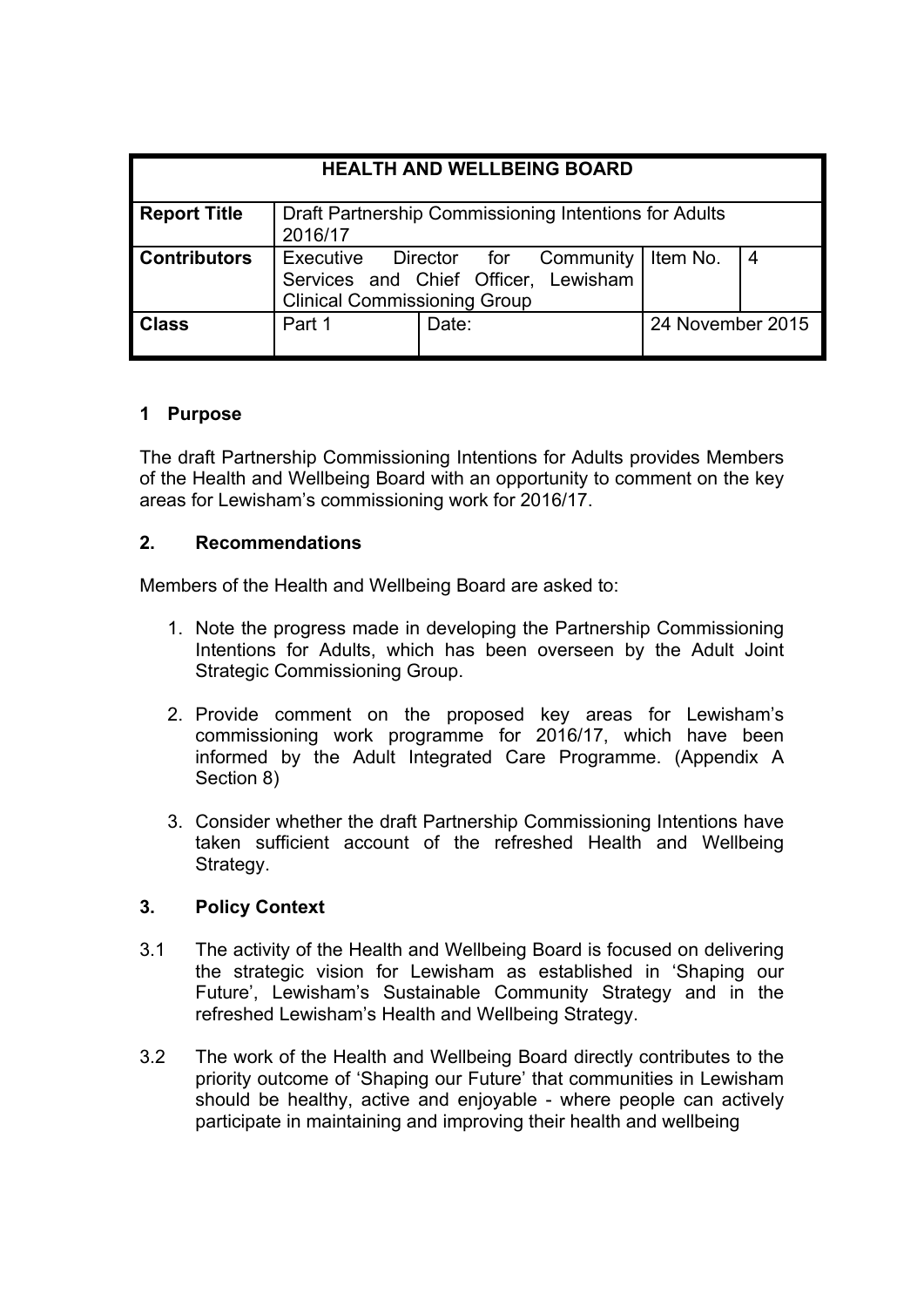- 3.3 The Health and Social Care Act 2012 placed a duty on Health and Wellbeing Boards to prepare and publish joint health and wellbeing strategies to meet the needs identified in their joint strategic needs assessments.
- 3.4 The Health and Social Care Act 2012 also places a specific duty on the CCG to include the relevant Health and Wellbeing Board in the preparation of their commissioning plans and when making significant revisions to those plans.
- 3.5 The Health and Wellbeing Board must be provided with a draft commissioning plan and the CCG must consult the Board as to whether it considers the plan takes proper account of the Health and Wellbeing Strategy. The Health and Wellbeing Board's opinion on the final plan must be published within the operating plan. Health and Wellbeing Boards can refer plans to NHS England if they do not think the joint Health and Wellbeing Strategy has been taken into proper account.
- 3.6 The Health and Social Care Act 2012 also requires Health and Wellbeing Boards to encourage persons who arrange for the provision of any health or social services in the area to work in an integrated manner, for the purpose of advancing the health and wellbeing of the area.

### **4. Background**

- 4.1 Clinical Commissioning Groups (CCGs) are required to produce their Commissioning Intentions annually. It is a public document and should provide a formal statement about the CCG's intentions to improve the commissioning of local health services.
- 4.2 In Lewisham, the Adult Joint Strategic Commissioning Group is responsible to oversee the development of the Commissioning Intentions for Adults, working closely with the Adult Integrated Care Programme Board (AICPB), Adult Social Care (ASC), Public Health and Lewisham CCG.
- 4.3 Last year was the first time that a joint Commissioning Intentions was produced covering all local health and care services for Lewisham people. It was a single plan for the two year period 2015/16 and 2016/17, with one set of priorities for all commissioned services across the CCG and Adult Social Care in Lewisham.
- 4.4 The joint Commissioning Intentions were developed within the framework set out by the Health and Wellbeing Strategy. The refreshed Health and Wellbeing Strategy was approved by the Health and Wellbeing Board in September 2015, which highlighted three interdependent broader priorities for 2015-18: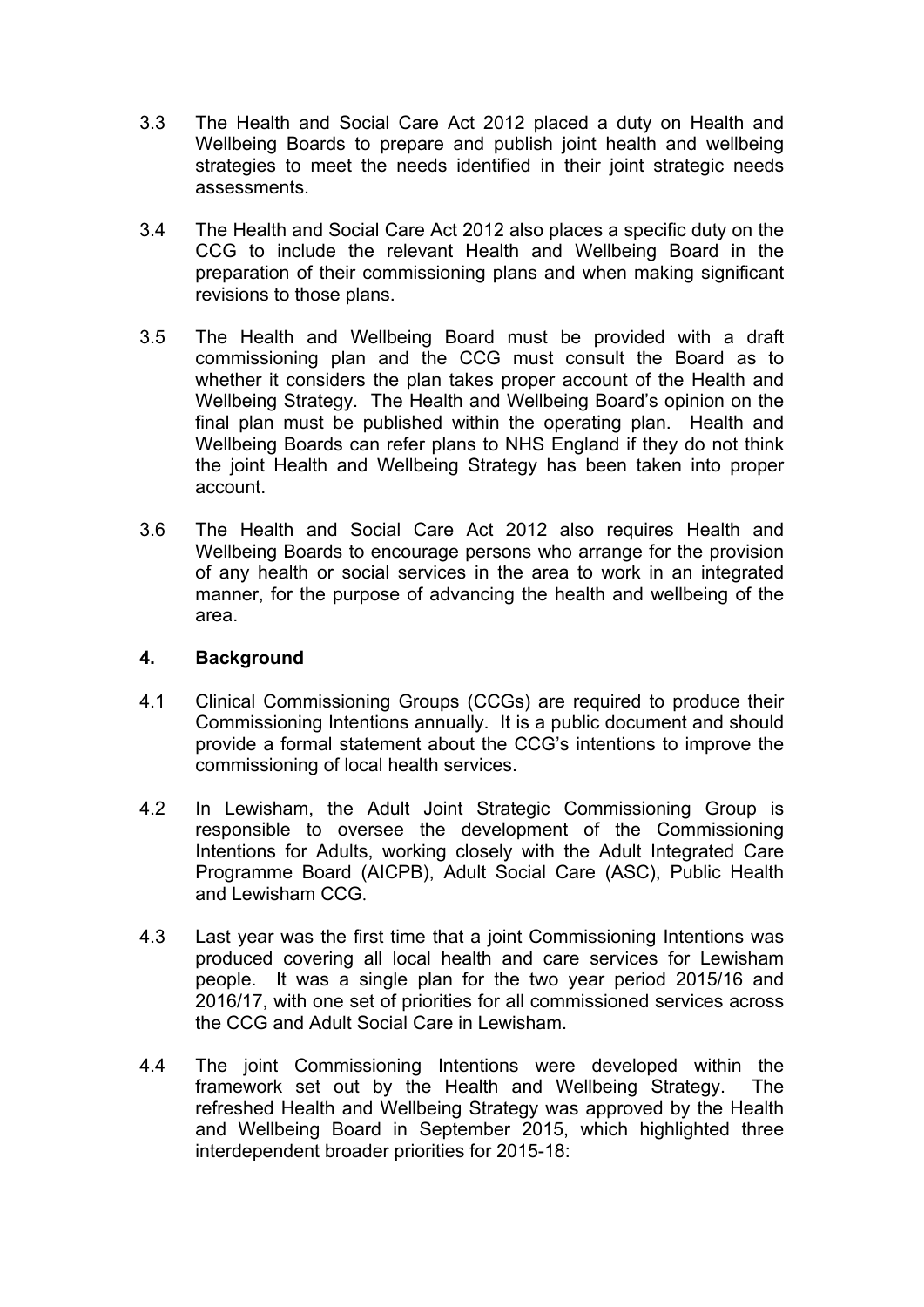- To accelerate the integration of care
- To shift the focus of action and resources to preventing ill health and wellbeing and promoting independence
- Supporting our communities and families to become healthy and resilient
- 4.5 This year's Partnership Commissioning Intentions are a continuation of the journey to deliver the above strategic priorities and take forward the work started in 2011, to develop and deliver an integrated health and social care model
- 4.6 Our Partnership Commissioning Intentions for 2016/17, builds on last year's Joint Commissioning Intentions, and has been informed greatly by the feedback received from the public during 2015, the work of the Adult Integrated Care Programme Board and the South East London - Our Healthier South East London consolidated strategy.
- 4.7 We have titled this year's Commissioning Intentions as 'Partnership Commissioning Intentions' to emphasise that our intent is to strengthen our partnership work with the public and our local partners. In 2016/17 the focus will be on **how we will work differently** and more effectively with the public and our providers to implement a stepped change in the way health and care is delivered in Lewisham.
- 4.8 This year the Commissioning Intentions is a refresh of the second year of the last year's Joint Commissioning Intentions, thus it covers only one year - 2016/17. The Commissioning Intentions is in two parts - for Adults and for Children and Young People. The draft Children and Young People Plan was considered by the Health and Wellbeing Board in September 2015.
- 4.9 It should be noted that the NHS national planning guidance for 2016/17 has not been received yet, which may change the financial context and assumptions for Lewisham CCG and local health providers.
- 4.10 These Partnership Commissioning Intentions are still work in progress, to be finalised in November 2015. Also further work is required to identify the measures which will be used to assess our success and the level of ambition in both the short and medium term.

# **5. Public Engagement**

5.1 There has been ongoing public engagement and involvement in developing this year's Partnership Commissioning Intentions. Last year's three months public engagement exercise on the Joint Commissioning Intentions  $1$  was an opportunity for people to give us their views. Generally people supported the joint Commissioning

<sup>1</sup> <http://www.lewishamccg.nhs.uk/get-involved/Pages/Have-your-say>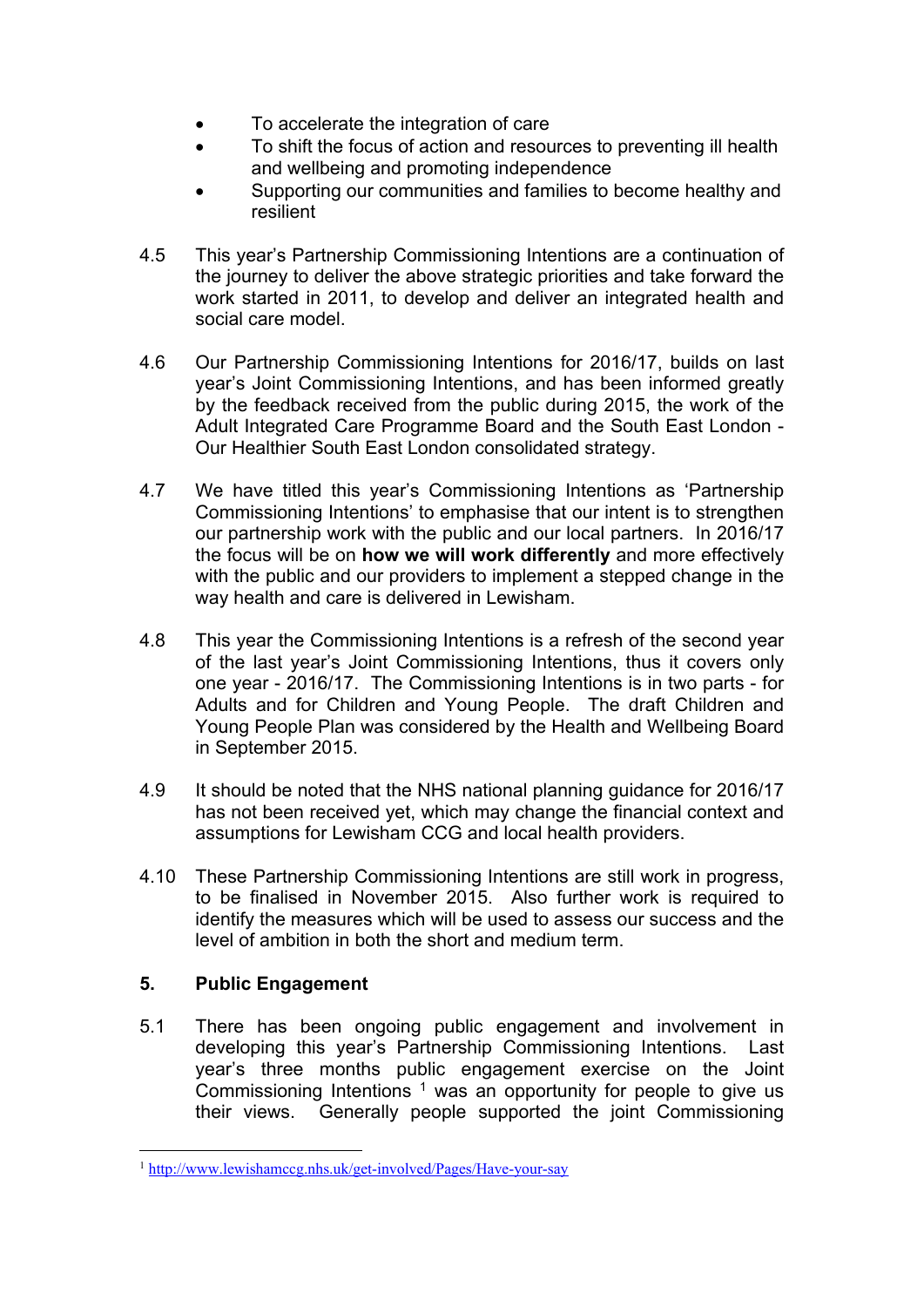Intentions, while highlighting some of the challenges and/or opportunities ahead in delivering these commissioning priorities.

5.2 Below is a summary of what local people told us:

#### Prevention and early intervention

- o Overall people supported the priorities around prevention and early intervention.
- o More self-care was supported, so long as the right services are still in place to support people to manage their conditions, when they need them.
- o There are a number of ways the NHS and the Council could be more proactive about sharing health and wellbeing information with local people, and this should include a focus on providing more information on related health issues like benefits, social isolation.
- $\circ$  There is a need to provide more health and wellbeing services and support for carers as an important resource for keeping people well.
- o The need to recognise mental health as the starting point to keeping people physically well.

#### GP Practices and Primary Care

- o GP accessibility was a recurring theme in the responses to the priorities around GP practice and primary care.
- $\circ$  There is a need to provide more information on accessing mental health services.
- o It was felt that ongoing training (i.e. continuing professional development) for GPs and practice staff was an important factor in improving the patient experience of primary care services.

#### Neighbourhood care networks for adults

The importance of providing an ongoing programme of training for staff in these neighbourhood roles was highlighted, to assure delivery of safe, person-centred services, which also meet the needs of groups that do not easily engage with local services.

#### Enhanced care and support for adults

o Improve access to mental health services and resources, with better signposting to the full range of services available.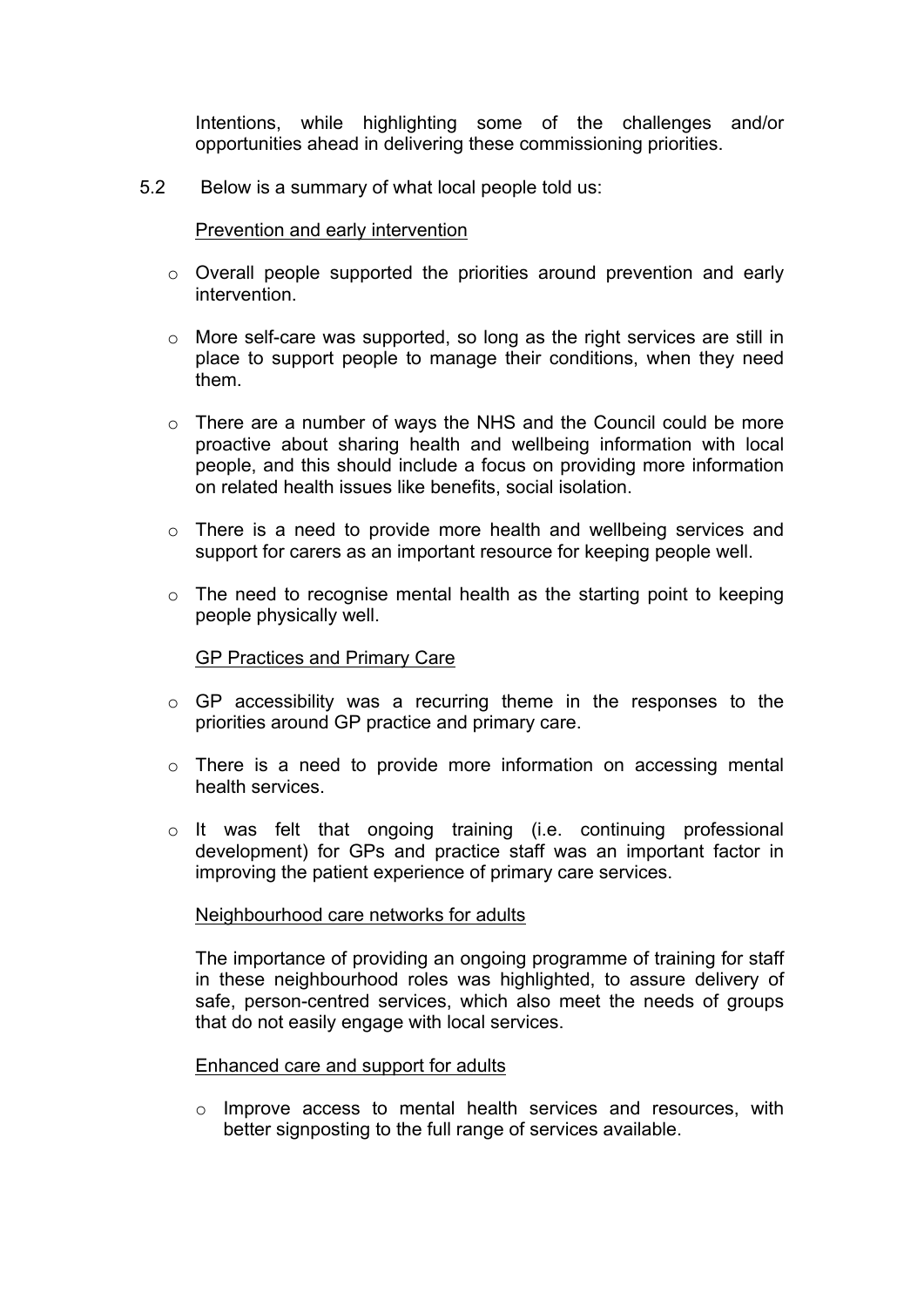- o Poor experiences of existing re-ablement services should be taken into account when planning new services.
- o Services should consider the health needs of newly arrived asylum seekers and refugees.
- 5.3 Also there have been ongoing public engagement events including recently the Phoenix Festival (May 2015), 'Your Voice Counts (July 2015), Lewisham Peoples Day (July 2015) and Lark in the Park (July 2015).
- 5.4 This continuous public involvement in planning has strengthened the depth of the public's understanding of the challenges in Lewisham and the recognition that the health and care system needs to change.

## **6. Commissioners' proposals for Adults health and care**

- 6.1 Lewisham health and care face some major, complex challenges which include:
	- too many people die early from deaths that could have been prevented by healthier lifestyles
	- too many people live with preventable ill health
	- there are significant health inequalities in Lewisham
	- demand for care is increasing, both in volume and complexity
	- high quality care is not consistently available all the time
	- there is a CCG and ASC commissioning funding gap of £15.6 million between the projected spending requirements and resources expected to be available in 2016/17

### *For further details about these challenges see Appendix A sections 3 and 4*

- 6.2 The Partnership Commissioning Intentions summarises what we, the commissioners working with Lewisham people and providers, are doing to respond to these challenges. For each of the following six priorities the Partnership Commissioning Intentions sets out the proposed key areas for our partnership commissioning work now and in 2016/17:
	- Prevention and Early Intervention
	- GP practices and Primary Care
	- Neighbourhood Community Teams
	- Enhanced Care and Support
	- Urgent and Emergency Care
	- Planned Care
- 6.3 There is an additional section on the supporting strategies Workforce Information Technology and Estates – which are key to enabling successful delivery of change across the health and care system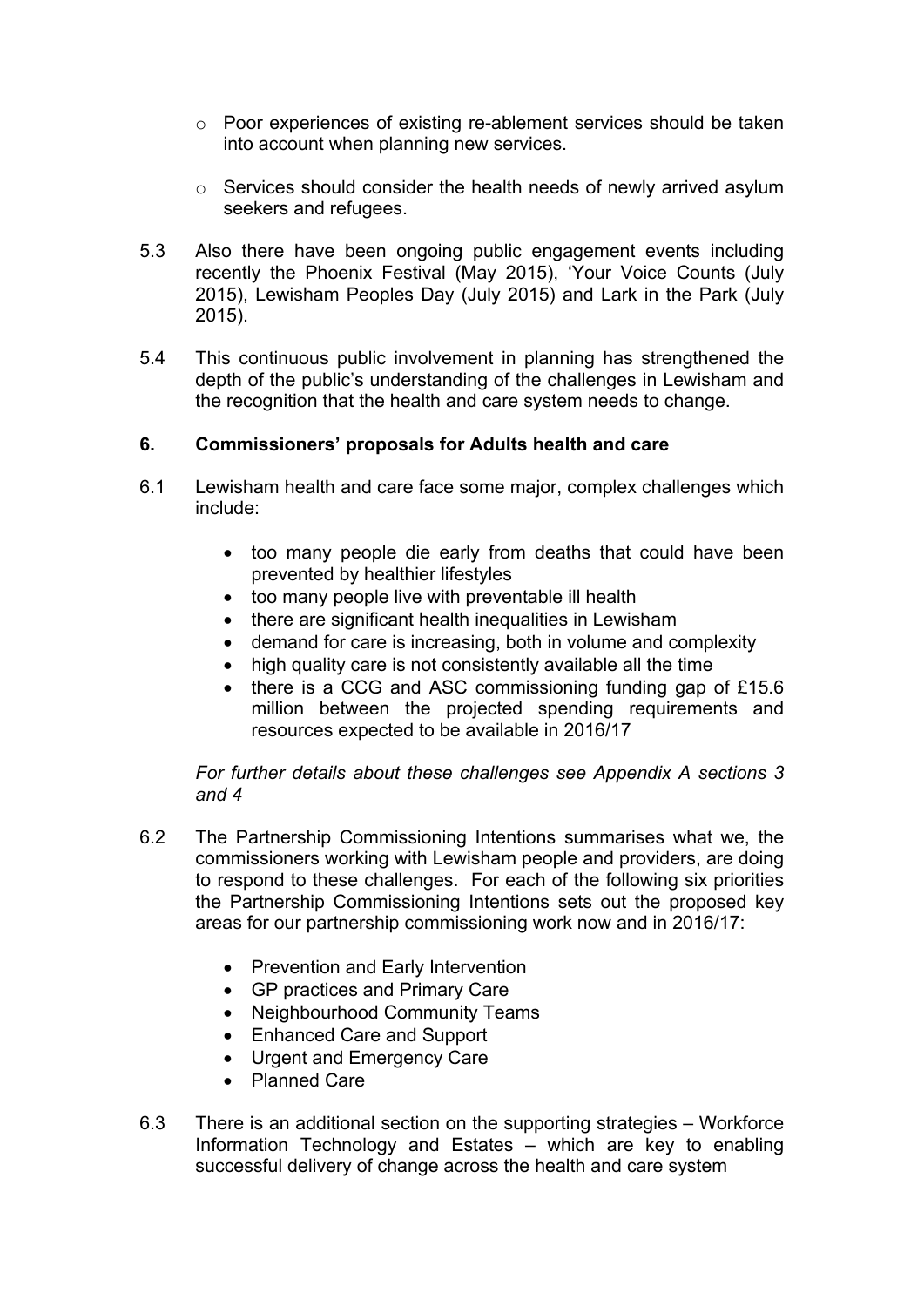*For further details see Appendix A section 8*

# **7. Financial implications**

7.1 There are no direct financial implications arising from this report. Any proposed activity or commitments arising from the Partnership Commissioning Intentions for 2016/17 will be agreed by the delivery organisation concerned and will be subject to confirmation of resources. The funding available will take account of any required savings or any other reduction in overall budgets and national NHS planning guidance, not yet received.

# **8. Legal implications**

- 8.1 As part of their statutory functions, Members are required to encourage persons who arrange for the provision of any health or social services in the area to work in an integrated manner, for the purpose of advancing the health and wellbeing of the area, and to encourage persons who arrange for the provision of health-related services in the area to work closely with the Health and Wellbeing Board.
- 8.2 Where there is an integration of services and/or joint funding, then this is dealt with under an agreement under Section 75 NHS Act 2006 which sets out the governance arrangements for the delivery of service and, where relevant, any delegation of functions from one party to another and the respective budget contributions of the local authority and the CCG in relation to the services.
- 8.3 The Health and Social Care Act 2012 places a specific duty on the CCG to include the relevant Health and Wellbeing Board in the preparation of their commissioning plans and when making significant revisions to those plans. The Health and Wellbeing Board must be provided with a draft plan and consult the Board as to whether it considers the plan takes proper account of the Health and Wellbeing Strategy. The Health and Wellbeing Board's opinion on the final plan must be published within the commissioning plan. Health and Wellbeing Boards can refer plans to NHS England if they do not think the joint Health and Wellbeing Strategy is being taken into proper account.

# **9. Crime and Disorder Implications**

9.1 There are no specific crime and disorder implications arising from this report or its recommendations.

# **10. Equalities Implications**

10.1 An Equality Impact Assessment (EQiA) has been undertaken of last year's Joint Commissioning Intentions for 2015/16 and 2016/17.